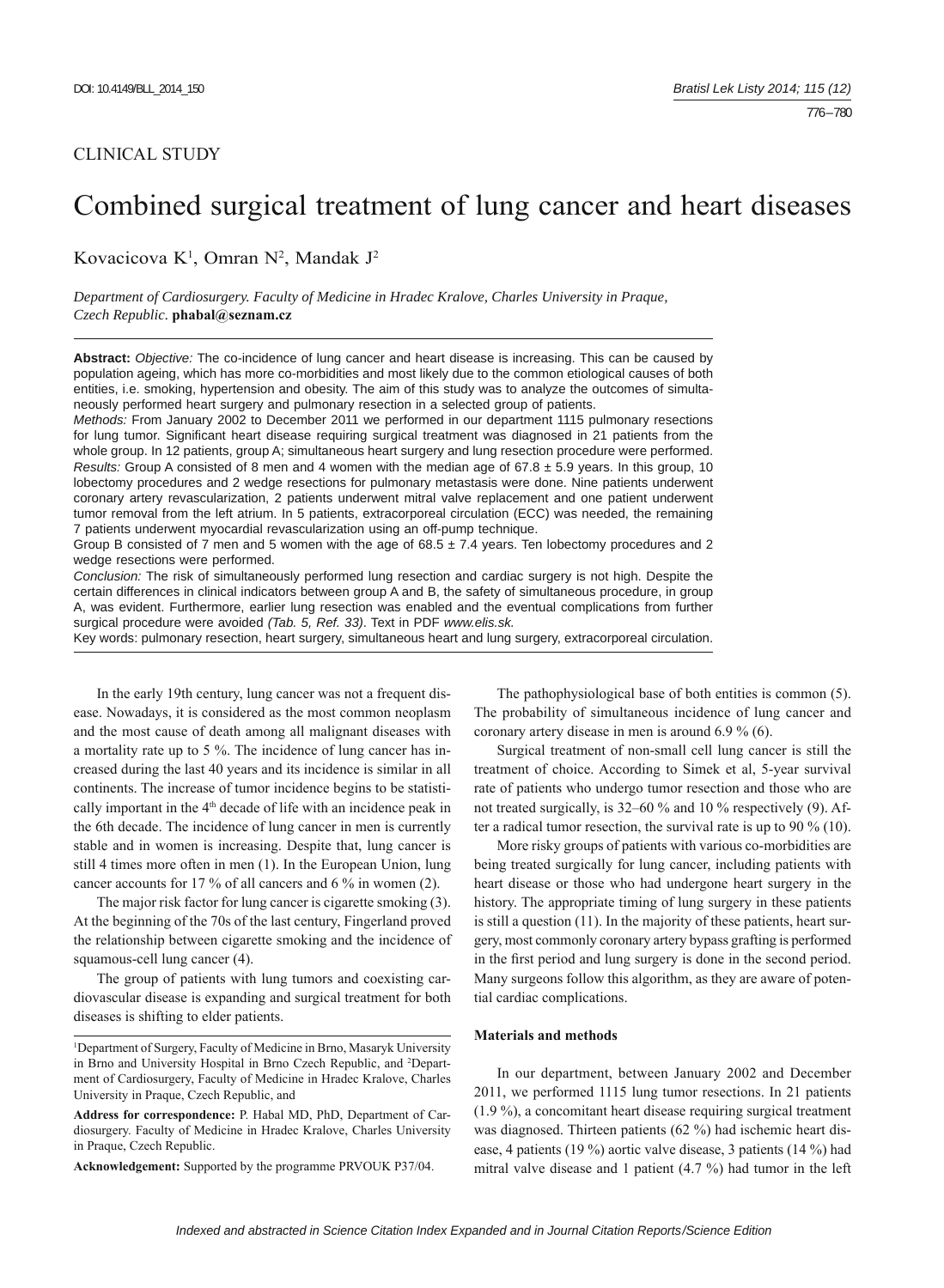Table 1. Demografic characteristics of patients.

|                         | Group A        | Group B        | p-value |
|-------------------------|----------------|----------------|---------|
| Age                     | $67.8 \pm 5.9$ | $68.5 \pm 7.4$ | 0.81    |
| sex(F)                  |                |                |         |
| sex(M)                  | 8              |                |         |
| NYHA I                  |                |                | 0.00191 |
| NYHA II                 |                | 6              |         |
| NYHA III                |                |                |         |
| Smoking                 |                | 9              |         |
| Diabetes                |                |                |         |
| Hypertension            |                |                |         |
| Histology Staging I     |                | 2              | 0.474   |
| Histology Staging II A  |                |                |         |
| Histology Staging II B  |                |                |         |
| Histology Staging III A |                |                |         |
| BMI $((\emptyset)$      | $31.4 \pm 5.0$ | $31.8 \pm 5.3$ | 0.845   |

atrium, which grew from the left lower lobar bronchus via the pulmonary veins to left atrium. The first group, group A, consisted of 12 patients (57 %) where lung and heart surgical procedures were carried out simultaneously. Nine lobectomy procedures were performed for non-small cell lung carcinoma, one lobectomy was performed for Grawitz tumor metastasis to the left lower lobar bronchus, which in turn propagated through the pulmonary veins to the left atrium and thus mimicked left atrial myxoma (12). Two atypical resections were done for isolated metastasis of colon adenocarcinoma. Nine patients requested myocardial revascularization, 2 patients underwent mitral valve replacement and 1 patient required tumor extirpation from the left atrium together with left lower lobectomy.

In 10 patients, pulmonary resection was performed via a median sternotomy after the opening of the pleural cavity. The surgical technique was identical with pulmonary resection provided from a lateral thoracotomy access. Ligation and interruption of the pulmonary vessels were done to prevent hematogenous dissemination of tumor cells. Preferably, the intrapericardial approach to the confluence of the pulmonary veins in the left atrium was applied. Patients with lung carcinoma stage I–IIA were scheduled for simultaneous procedures. In these patients, isolated mediastinal nodes sampling was performed. In the case of peripheral metastatic lesion, atypical pulmonary resection using a stapler was performed

**Table 3. Group B – (Isolated Lung Surgical Treatment)**

| n  | Histology / Staging | Lung Procedure       |
|----|---------------------|----------------------|
|    | SCLC/HA             | $LLL+MS$             |
| 2  | SCLC/IIA            | $RLL + MS$           |
| 3  | AdenoCa / III A     | $LLL+ML$             |
| 4  | SCLC/HA             | $RLL + MS$           |
| 5  | SCLC/IIIA           | $R \text{U} L + M L$ |
| 6  | SCLC/III A          | $RLI + MI$ .         |
| 7  | Meta AdenoCa        | <b>WR</b>            |
| 8  | Meta AdenoCa        | <b>WR</b>            |
| 9  | SCLC/HA             | $RLL + MS$           |
| 10 | SCLC/I              | $RUI + MS$           |
| 11 | SCLC / II B         | $RLL + MS$           |
| 12 | AdenoCa $/$ I       | RUL                  |
|    |                     |                      |

SCLC – Squamous cell lung cancer, LLL – Left lower lobectomy, RLL – Right lower lobectomy, RUL – Right upper lobectomy, MS – Mediastinal sampling, ML – Mediastinal lymphadenectomy, WR – Wedge resection

**Table 4. Surgical Procedures**

|                        | Group A         | Group B        | p-value              |
|------------------------|-----------------|----------------|----------------------|
| T. of operation (min.) | 307.5 (280-410) | $105(75-145)$  | 0.000034             |
| On Pump $(n)$          |                 |                | $\ddot{\phantom{0}}$ |
| Off Pump $(n)$         |                 | $\Omega$       | $\ddotsc$            |
| T. of ECC (min.)       | $51(47-73)$     | $\Omega$       |                      |
| T. of APV (min.)       | $19(12-48)$     | $8(4-20)$      | 0.0015               |
| T. of ICU (hour)       | $37.2 \pm 15.7$ | $13.8 \pm 3.8$ | 0.000292             |
| T. of hospital. (days) | $12.4 \pm 2.5$  | $9.7 \pm 1.5$  | 0.00475              |

T – time, ECC – Extracoroporal circulation, APV – Arteficial pulmonary ventilation

considering the risk of bleeding from the pulmonary tissue after heparin administration prior the subsequent cardiac surgery.

In 2 cases (left lower lobe resection and atypical resection), the surgical procedure was performed via a left anterior short thoracotomy (LAST). Initially, cardiac revascularization was performed using minimally invasive direct coronary artery bypass (MIDCAB) technique, where the left mammary artery was anastomosed to the left descending artery. Subsequently pulmonary resection was performed.

In the remaining 9 patients with concomitant heart disease and lung tumor requiring surgical intervention, lung resection was postponed for a serious heart involvement. In the 1st stage a heart surgery was carried out and then, after an interval of 1–5 months, pulmonary resection was achieved.

|  | Table 2. Group A – (Combined Surgical Treatment) |  |
|--|--------------------------------------------------|--|
|--|--------------------------------------------------|--|

| $\mathbf n$ | Histology/Staging | Cardiac Patology      | Lung Procedure | Cardiac Procedure | Surgical Approach |
|-------------|-------------------|-----------------------|----------------|-------------------|-------------------|
|             | SCLC/I            | Myocardial infarction | LLL.           | $CABG \times 2$   | Sternotomy        |
|             | SCLC/HA           | Unstable angina       | $RLL+MS$       | $CABG \times 2$   | Sternotomy        |
|             | AdenoCa / II B    | Myocardial infarction | $LLL+MS$       | CABG x 1          | LAST              |
| 4           | Meta Grawitz      | Tumour of left atrium | LLL            | ET                | Sternotomy        |
|             | SCLC/I            | Myocardial infarction | <b>RLL</b>     | $CABG \times 2$   | Sternotomy        |
| 6           | SCLC/HA           | Unstable angina       | $RLL + MS$     | CABG x 2          | Sternotomy        |
|             | Meta AdenoCa      | Myocardial infarction | WR             | CABG x 1          | LAST              |
| 8           | Meta AdenoCa      | Unstable angina       | WR             | $CABG \times 3$   | Sternotomy        |
| $\mathbf Q$ | SCLC/HA           | Mitral insuffitiation | <b>RLL</b>     | <b>MVR</b>        | Sternotomy        |
| 10          | SCLC/I            | Myocardial infarction | <b>RUL</b>     | $CABG \times 2$   | Sternotomy        |
| 11          | SCLC/H B          | Myocardial infarction | $RUI + MS$     | $CABG \times 3$   | Sternotomy        |
| 12          | Meta AdenoCa      | Mitral insuffitiation | WR             | <b>MVR</b>        | Sternotomy        |

SCLC – Squamous cell lung cancer, ET – Extirpation of the tumor, LLL – Left lower lobectomy, RLL – Right lower lobectomy, RUL – Right upper lobectomy, CABG – Coronary artery bypass graft, LAST – Left Anterior Short Thoracotomy, MVR – Mitral valve replacement, ET – Extirpation of the tumor, MS – Mediastinal sampling, ML – Mediastinal lymphadenectomy, WR – Wedge resection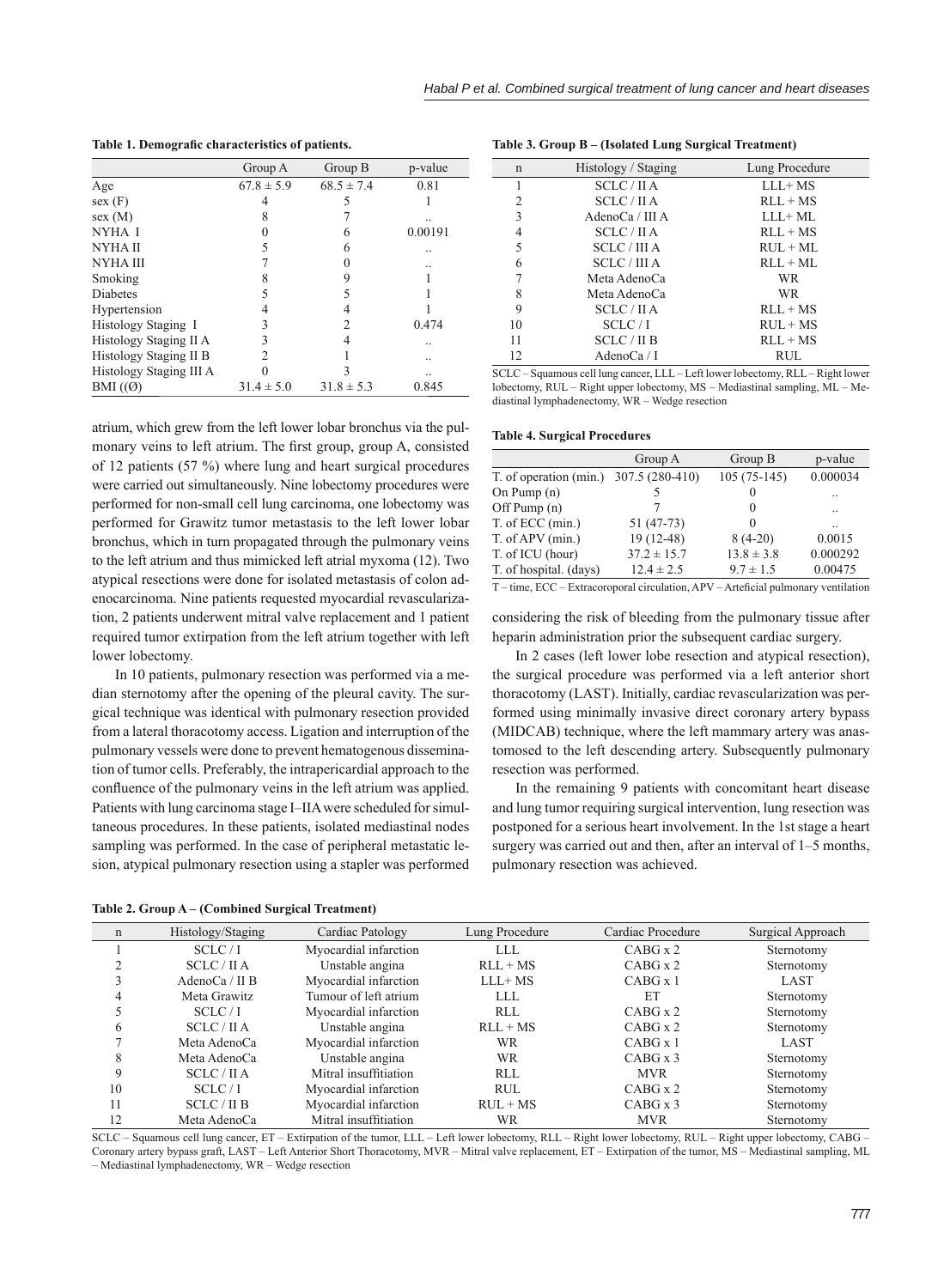#### 776 – 780

Retrospectively we created 2 groups, each of 12 patients. Group A, which included patients who underwent simultaneous cardiac procedure and lung resection, and group B consisting of patients, who underwent isolated lung resection.

Group B was selected from the remaining 1094 patients, who underwent isolated pulmonary resection for lung tumor. The patients were selected to group B to match, as much as possible; patients from the group A in age, gender and especially the cardiovascular co-morbidities. The histological aspect of lung tumor was also considered, so patients from both groups matched in tumor type and tumor staging. Patient who underwent neoadjuvant therapy were excluded from our study. The demographic data of both groups are shown in Table 1. The overview of procedures performed in both groups is shown in Tables 2 and 3.

In our patients, anticoagulant therapy using low molecular weight heparin in a dose between 0.3–0.6 ml was initiated up to 6 hours after the surgical procedure depending on the blood loss to the drains. In case of concomitant cardiac revascularization, antiagregation therapy by 100 mg of acetylsalicylic acid was commenced as well. The technique of drainage differed between the groups. In the Group A, pericardial and pleural drainage was performed, whereas in the group B, just pleural cavity drainage was done.

## **Results**

Both groups didn't significantly differ in the statistical demographic data. Group A consisted of 8 men and 4 women, with the age of  $67.8 \pm 5.9$  years. Group B consisted of 7 men and 5 women, age  $68.5 \pm 7.4$  years. The high age of patients in the group B indicated that isolated lung resection was carried out in a group of older patients. As for the co-morbidities, there were no remarkable differences between the groups including tobacco abuse as the main risk factor for lung carcinoma and heart disease. New York Heart Association (NYHA) class showed, that patients from the Group A had a variable stage of cardiac impairment. The method of pairing succeeded to rank patients into the group B with a similar tumor type and staging.

The postoperative results (Tab. 4) showed that the operation time was longer in patients from the group A as a result of summation of two procedures time performed at one session. The duration of artificial ventilation depended on the procedure type and on the duration of anesthesia. The duration of artificial ventilation was not negatively influenced by the reduction of the pulmonary parenchyma.

Hospital stay was longer in the group A but the difference was, statistically, insignificant.

In one patient from the group A s surgical revision was indicated due to bleeding from the proximal anastomosis of the grafted vein. One patient from Group B required a surgical revision because of bleeding from a bronchial artery.

Longer time of thoracic cavity drainage and more significant waste to the chest tubes in patients from group B correlated with a high serous production, which can be explained by the performed mediastinal lymphadenectomy.

**Table 5. Postoperative outcome of complications and mortality**

|                         | Group A        | Group B         | p-value |
|-------------------------|----------------|-----------------|---------|
| Thorax drain (days)     | $26.9 \pm 2.2$ | $49.8 \pm 17.8$ | 0.00096 |
| Blood loss (ml)         | 800 (700-2050) | 1125 (750-2500) | 0.104   |
| Bleeding (n)            |                |                 |         |
| Atrial fibrilation (n)  | 4              |                 | 0.64    |
| Atrial flutter (n)      |                |                 | 0.478   |
| Pneumothorax (n)        | $\left($       |                 |         |
| Other complications (n) |                |                 |         |
| 30-days mortality (n)   |                |                 |         |

No serious cardiac event occurred. In 4 patients (33.3 %) from the group A (2 after mitral valve replacement and 2 after cardiac revascularization), atrial fibrillation occurred in the post-op period, in 2 of them cardioversion was done. In the group B, 2 patients  $(16.7%)$  developed atrial fibrillation. In these patients, lung hilus preparation was performed. The atrial fibrillation was managed successfully using amiodarone. One patient (8.3%) from the Group B, who underwent right upper lobe resection, required a chest redrainage due to pneumothorax. Other complications occurred in 2 patients (16.7 %) from the Group A including an acute renal insufficiency and an early sternotomy infection after mitral valve replacement. One patient (8.3 %) from the group B had atelectasis in the post-op period, which was managed by bronchoscopic airway lavage and antibiotic therapy. The summary of postoperative complications is shown in the Table 5. In both groups, the 30-days mortality was null.

#### **Discussion**

Lung cancer and cardiovascular diseases have several common etiological causes. The purpose of contemporary medicine is to treat the patients using the best and the most effective modalities. The optimal timing of various surgical procedures is still a controversial topic. Each workplace has its own algorithm reflecting its relevant experience. There is no doubt that early surgical treatment of lung cancer, if indicated, is the treatment of choice (13).

Surgical treatment of obstructive coronary disease, despite the advanced recent progress in invasive therapeutic techniques, is still the most effective option for many patients, especially those with a diffuse coronary artery involvement.

In case of patients with symptomatic ischemic heart disease and concomitant lung cancer, many centers prefer a tow- staged procedure, where cardiac revascularization is carried out first, and in the second period, lung resection is done. Otherwise, the severe coronary artery impairment can cause fatal complications (14).

Although this regimen is safe and its efficacy is proven, the appropriate time for performing the subsequent lung surgery is not clearly verified. Furthermore, from the routine practice, it is difficult sometimes to persuade the patient to undergo further surgical procedure in a relatively short period. Significant can be the role of immune system attenuation, caused by the use of ECC in patients with a proliferative tumor disease (15).

The use of ECC may negatively influence many parameters of the immune system including leukocyte chemotaxis and cellmediated immunity, particularly T-lymphocytes (16). The use of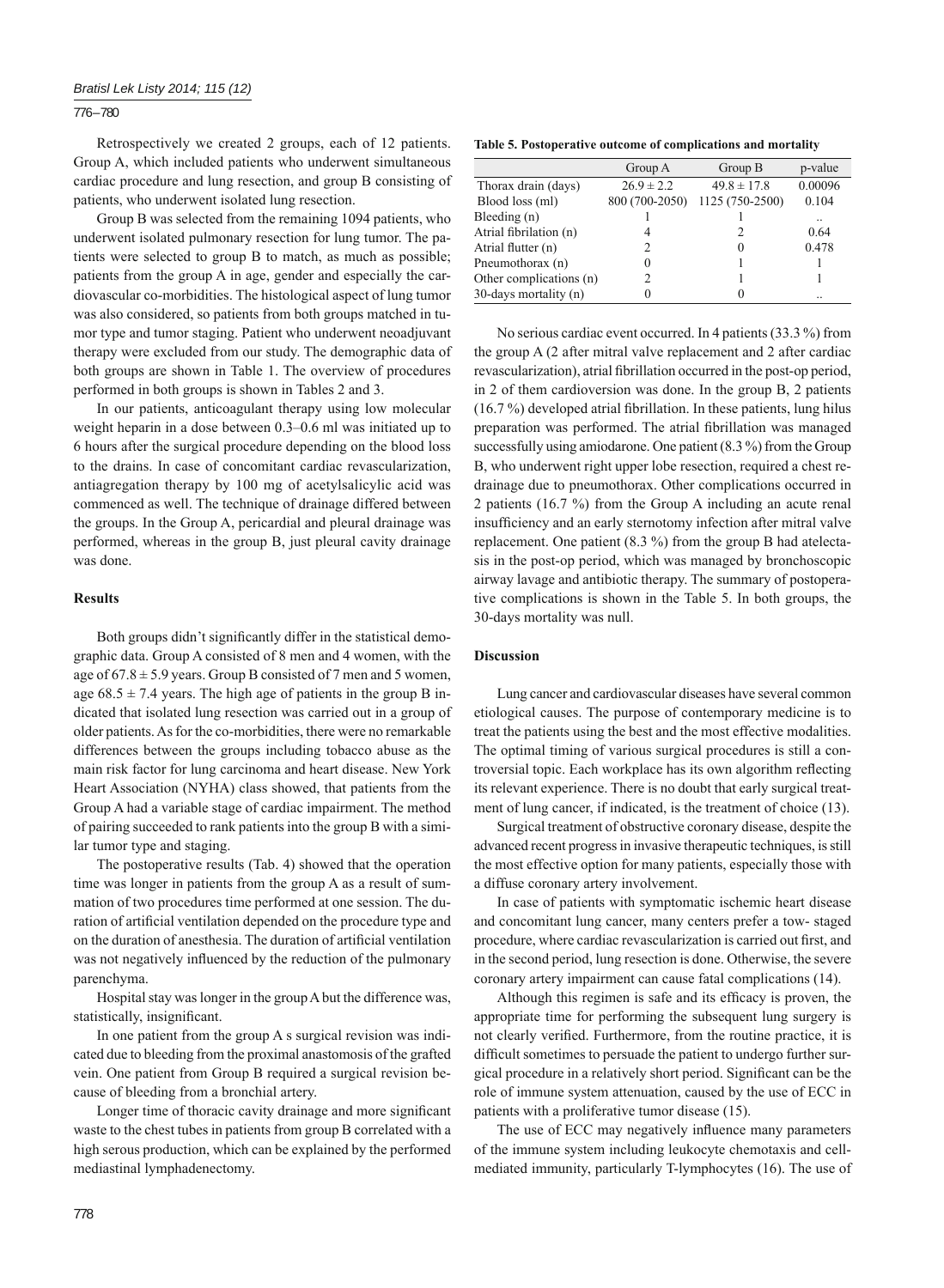ECC increases the concentration of free oxygen radicals, which in turn have a negative impact on the cell membrane by increasing its permeability and thus leads to cell damage (17). The decreased "vigilance" of the immune system induced after the use of ECC can enhance tumor growth and accelerate its dissemination via the lymphatic system (18).

It would be optimal to perform cardio-surgical procedures in patients with simultaneous lung cancer without the need of ECC, but that is possible in some patients who are scheduled for coronary surgery (19). Theoretically, the optimal solution, after taking in consideration the above mentioned, is to perform lung resection and subsequently cardiac surgery in the second period. However, this solution can be applicable in case of patients with insignificant heart impairment after a careful assessment of their status and ruling out the potential cardiac and circulatory complications that may accompany lung resection procedure. The need of neoadjuvant chemotherapy may delay the heart surgery. In case of an isolated coronary artery stenosis, a hybrid approach where coronary artery stenosis is intervened using percutaneous coronary angioplasty (PTCA), then lung surgery can be carried out. The question is when it is possible to perform lung resection after a stent insertion? It is recommended to wait at least 3–4 weeks and according to Hirose et al, the risk of perioperative myocardial ischemia an infarction remains significant up to 3 months after stent placement (20).

The early surgery indication after a stent placement presents a high risk of bleeding in patients using dual antiplatelet therapy, which a significantly increased blood loss in case that pleurectomy or pleural decortication is necessary (21).

In sight of these facts, many cardiothoracic centers tend to perform heart and lung surgery simultaneously (22).

The surgical approach in these procedures can be variable. The less mutilating approach for patients is isolated median sternotomy, despite the fact that it could be a less comfortable approach for the surgeon (23), especially in case that mediastinal lympfadenectomy is indicated, as the access to the posterior mediastinum can be troublesome.

Therefore, sternotomy access for simultaneous procedures can be chosen in patients with lung tumor stage I–II, when there is no evidence of lymphatic nodes involvement proved by the use of positron emission tomography.

Evaluation of postoperative pain according to the visual analogue scale of pain Scott-Huskisson, in relation to the operational approach, showed that median sternotomy is less painful than posterolateral thoracotomy (24).

In case of median sternotomy, the risk of sternal osteomyelitis was around  $1\%$  (25).

The median sternotomy approach for left lower lobe resection is considered as inappropriate (26, 27), whereas performing right lower lobe resection from a median sternotomy in case of patients scheduled for simultaneous procedure from median sternotomy is not frustrating (28).

A high incidence of perioperative cardiac complications is observed in case of patients who have aortic valve stenosis scheduled for simultaneous lung resection (29).

During simultaneous procedures, lung resection is done before the initiation of ECC. Performing lung resection using the ECC seems to be comfortable for the surgeon. However, prolonged ECC related complications might overwhelm this potential comfort (18).

The use of more than one surgical approach, e.g., medial sternotomy and posterolateral or lateral thoracotomy with the opening of both pleural cavities during simultaneuous procedures does not seem to be beneficial for the significant postoperative discomfort, more pain and a higher incidence of early postoperative complications.

In patients, who are indicated for surgical arterial grafting using the left mammary artery (most commonly anastamosed to the left descending artery), the LAST approach can be used as well for providing left sided lung resection.

The advantages of one-stage procedure are medical and economical. The main medical benefit is the earlier enabled tumor resection. The psychological aspect of the earlier performed lung resection is considerable for patients with tumor disease. The psychological aspect of the earlier enabled tumor resection. The negative impact of the ECC on the immune system, which can enhance tumor proliferation, is eliminated in case of simultaneous procedures  $(16, 17)$ . A certain benefit of one-stage procedure performed via a median sternotomy is the ability to perform bilateral mediastinal lymphadenectomy, which has an important prognostic value.

Many controversial opinions exist regarding lung resection performed from a median sternotomy. These opinions are influenced by the technical difficulties associated with the surgical approach itself (30). This access is not appropriate in case of removal of the lymphatic nodes around the tracheal bifurcation (31). More important is the fact that after the lung resection, heart procedure is commenced after heparin administration, and if the result of rapid periprocedural biopsy is not satisfactory, an extended pulmonary resection could not be provided or at least can be considered as a high-risk procedure (32).

In the previous group of our patients, lung resection was performed in an interval of 2–8 months following cardiac surgery (33).

#### **Conclusion**

From our experience, which arises from a relatively small group of patients, it can be said that simultaneous procedures performed in a selected group of patients can be safe with a certain benefit for patients. This statement is in accord with similar results from literature. On the other hand, this experience cannot be considered as a standard approach for patients with concomitant heart involvement and lung cancer requiring surgical treatment. Each patient must be evaluated individually.

Using the modern therapeutic modalities, the risk of simultaneous procedures is acceptable, and in spite of a significant difference in the clinical parameters observed after simultaneous procedures in our patients, (compared to those patients who underwent towstage procedures), patients still profit from the earlier-provided tumor resection.